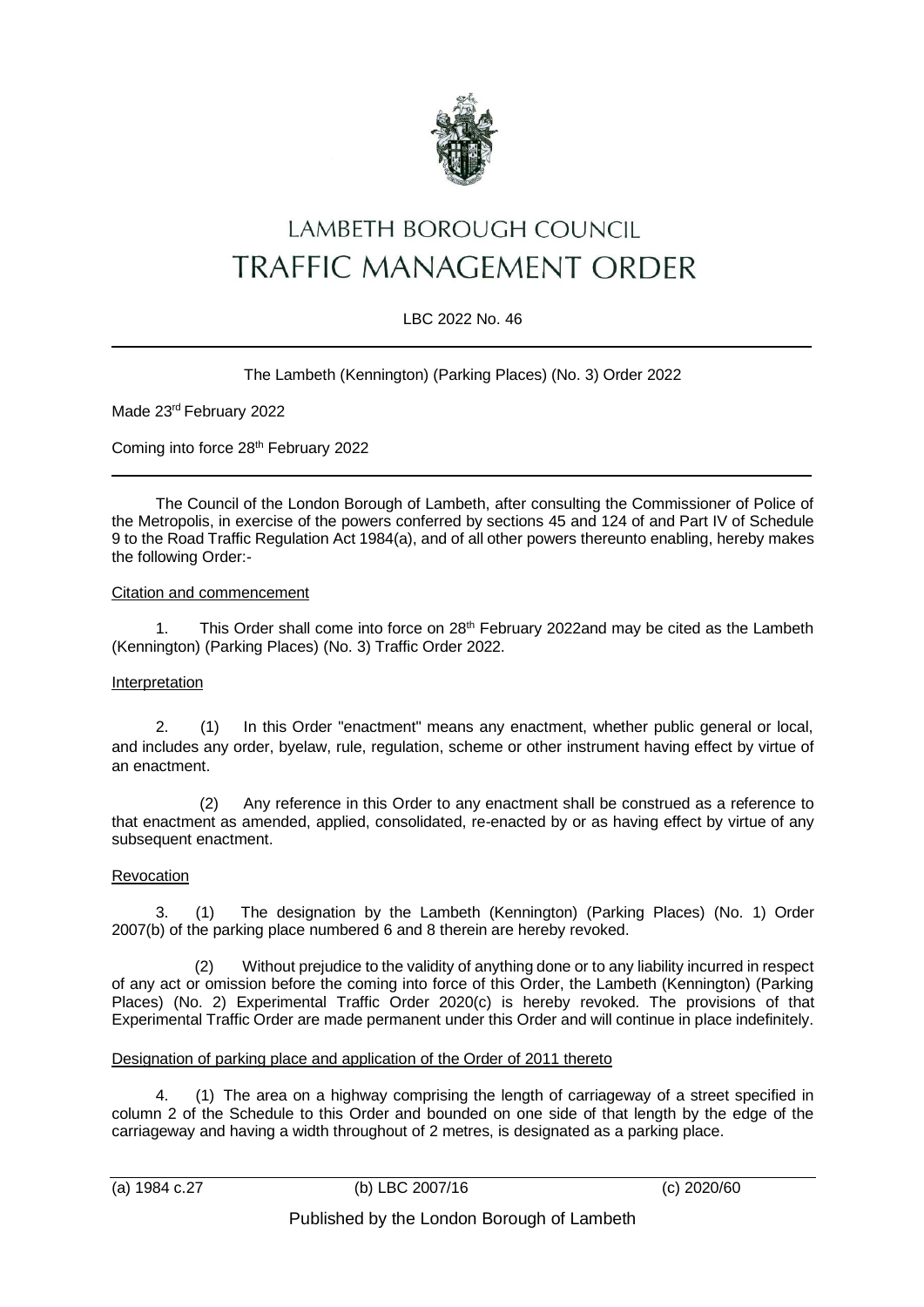(2) The reference in this Article to a white line in marking shall be construed as a reference to the white line marking (either broken or continuous) provided for in Schedule 7 to the Traffic Signs Regulations and General Directions 2016(a) or, if applicable, authorised by the Secretary of State by virtue of section 64 of the Road Traffic Regulations Act 1984.

(3) The provisions of the Order of 2007 (other than Articles 3,16 and 52) shall apply to the area designated as a parking place by this Order as if in those provisions any reference to a parking place included a reference to the area designated as a parking place by this Order and as if any reference to the Schedule 1A to the Order of 2007 included a reference to the Schedule to this Order.

Placing of traffic signs, etc.

- 5. The Council shall:-
	- (a) place and maintain traffic signs indicating the limits of the parking place referred to in the Schedule to this Order;
	- (b) place and maintain in or in the vicinity of the parking place referred to in the Schedule to this Order traffic signs indicating that such parking place may be used during the permitted hours for the leaving only of the vehicles specified in Article 4 of the Order of 2011; and
	- (c) carry out such other work as is reasonably required for the purposes of the satisfactory operation of the parking place referred to in the Schedule to this Order.

Dated this twenty third day of February 2022.

Ben Stevens Highway Network Manager